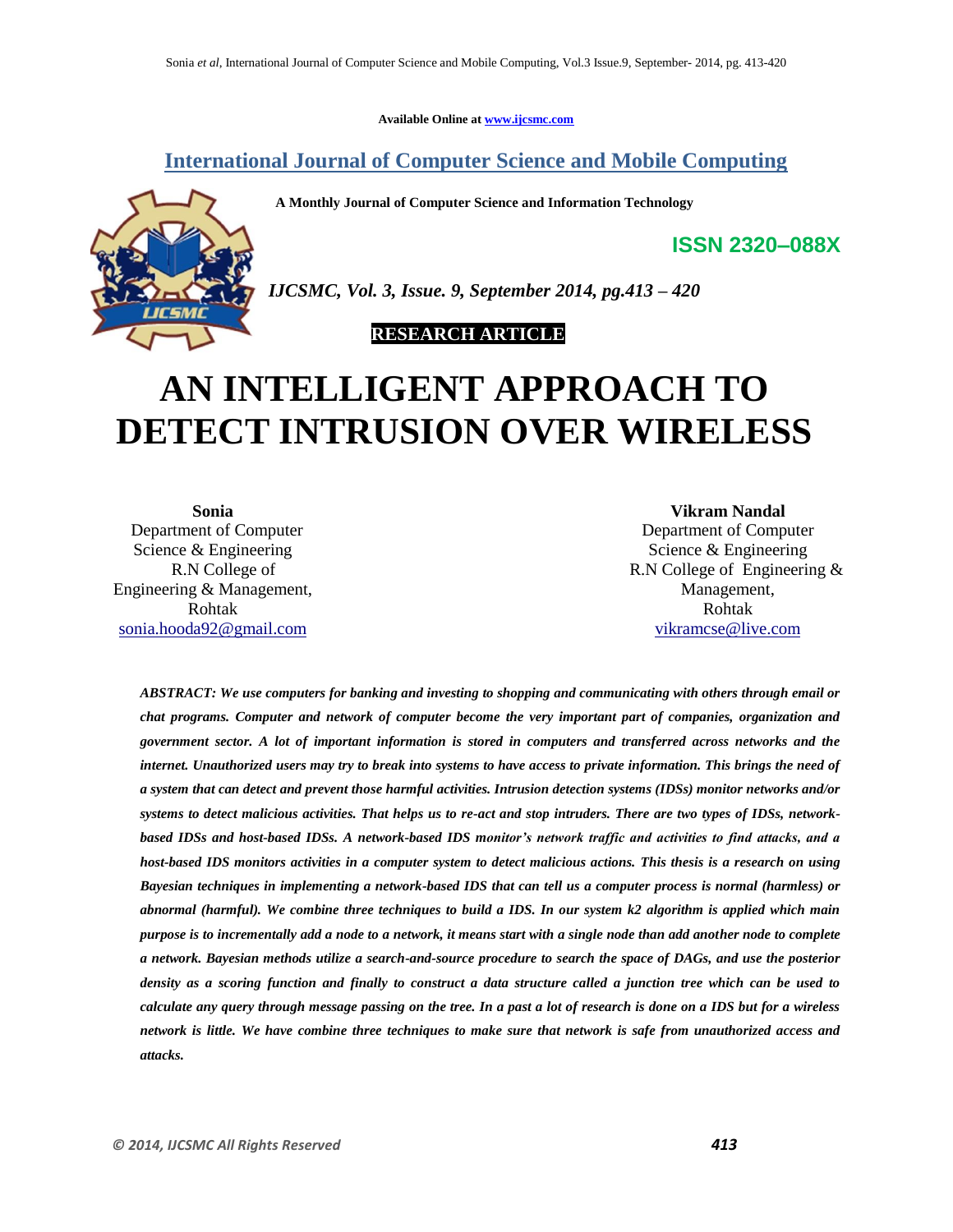# **1. INTRODUCTION**

If there are attacks on a system, we would like to detect them as soon as possible and take appropriate action. This is essentially what an Intrusion Detection System (IDS) does. An IDS is a reactive rather than pro – active agent. Wireless network has a variety of threats; security issues are ranging from DOS to remote to local and local to root attacks. As we know that wireless network provides less security mechanisms then a wired network. So we need a wireless IDS which ensure us our network is protected from any kind of attacks.

# **2. TYPES OF IDS**

## **2.1 Model Based Intrusion Detection:**

The model based scheme consists of three important modules. The anticipator uses the active models and the scenario models to try to predict the next step in the scenario that is expected to occur. A scenario model is a knowledge base with specifications of intrusion scenarios. The planner than translates this hypothesis into a format that shows the behavior, as it would occur in the audit trail. It uses the predicted information to plan what to search for next. The interpreter then searches for this data in the audit trail. The system proceeds this way, accumulating more and more evidence for an intrusion attempt until a threshold is crossed; at this point, it signals an intrusion attempt.

# **2.2 Network Based Intrusion Detection:**

The most obvious location for an intrusion detection system is right on the segment being monitored. Network-based intrusion detectors insert themselves in the network just like any other device, except they promiscuously examine every packet.

## **2.3 Host Based Intrusion Detection:**

Host based IDs exploit vulnerabilities particular to specific operating systems and applications suites. Only host-based intrusion detection systems (The ones running as an application on a network-connected host) can correlate the complex array of system-specific parameters that make up the signature of a well- orchestrated attack.

# **3. CONTROL STRATEGY**

Control strategy describes how the elements of an IDS is controlled, and furthermore, how the input and output of the IDS is managed.

# **3.1 Centralized:**

Under centralized control strategies, or monitoring, detection and reporting is controlled directly from a central location (**Fig.1.1**).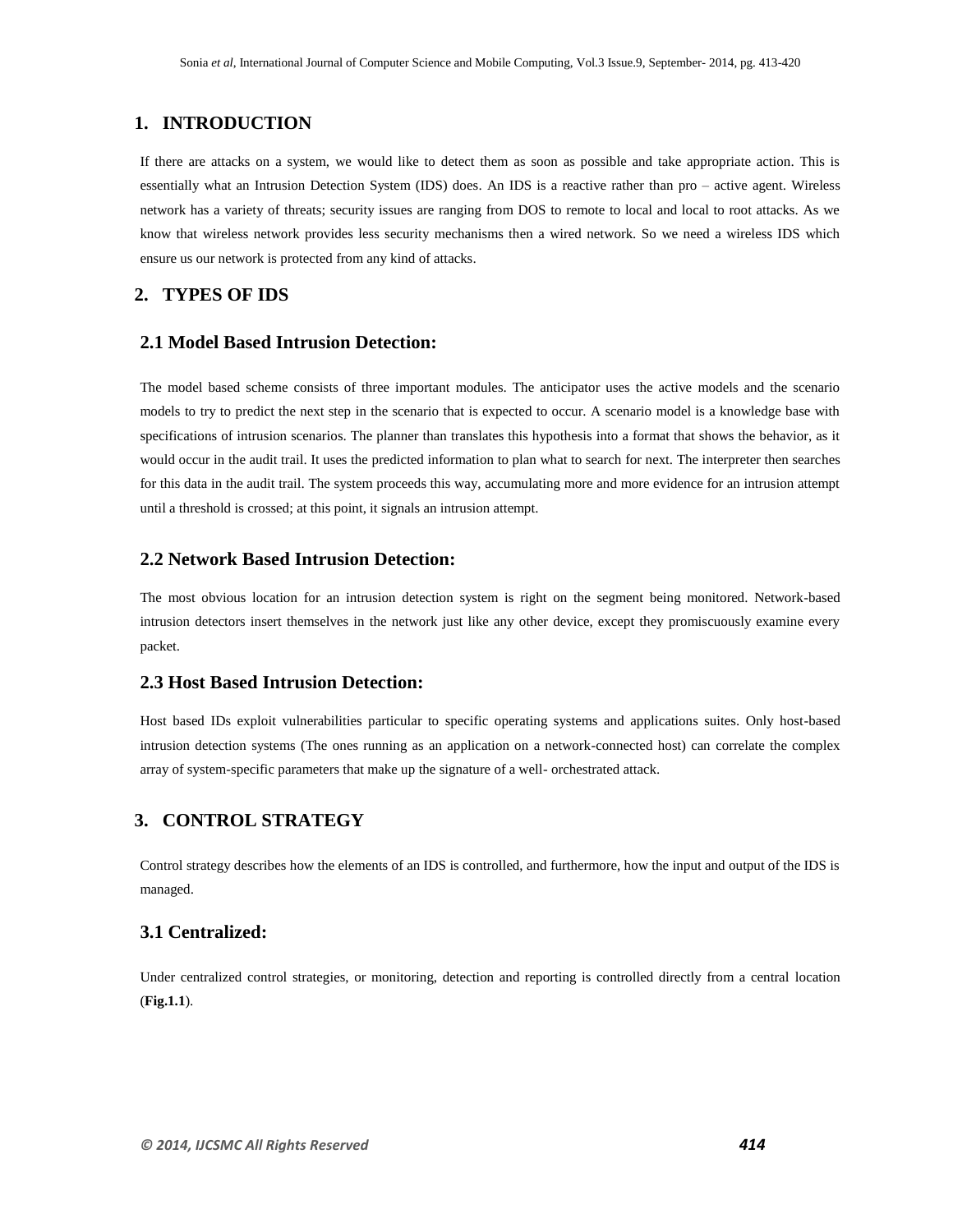# **3.2 Partially Distributed:**

Monitoring an detection is controlled from a a local control node, with hierarchical reporting to one or more central location(s) (Fig 1.2).

# **3.3 Fully Distributed:**

Monitoring and detection is done using an agent-based approach, where response decisions are made at the point if analysis (Fig 1.3).



**Fig.1.1 Centralized Controls**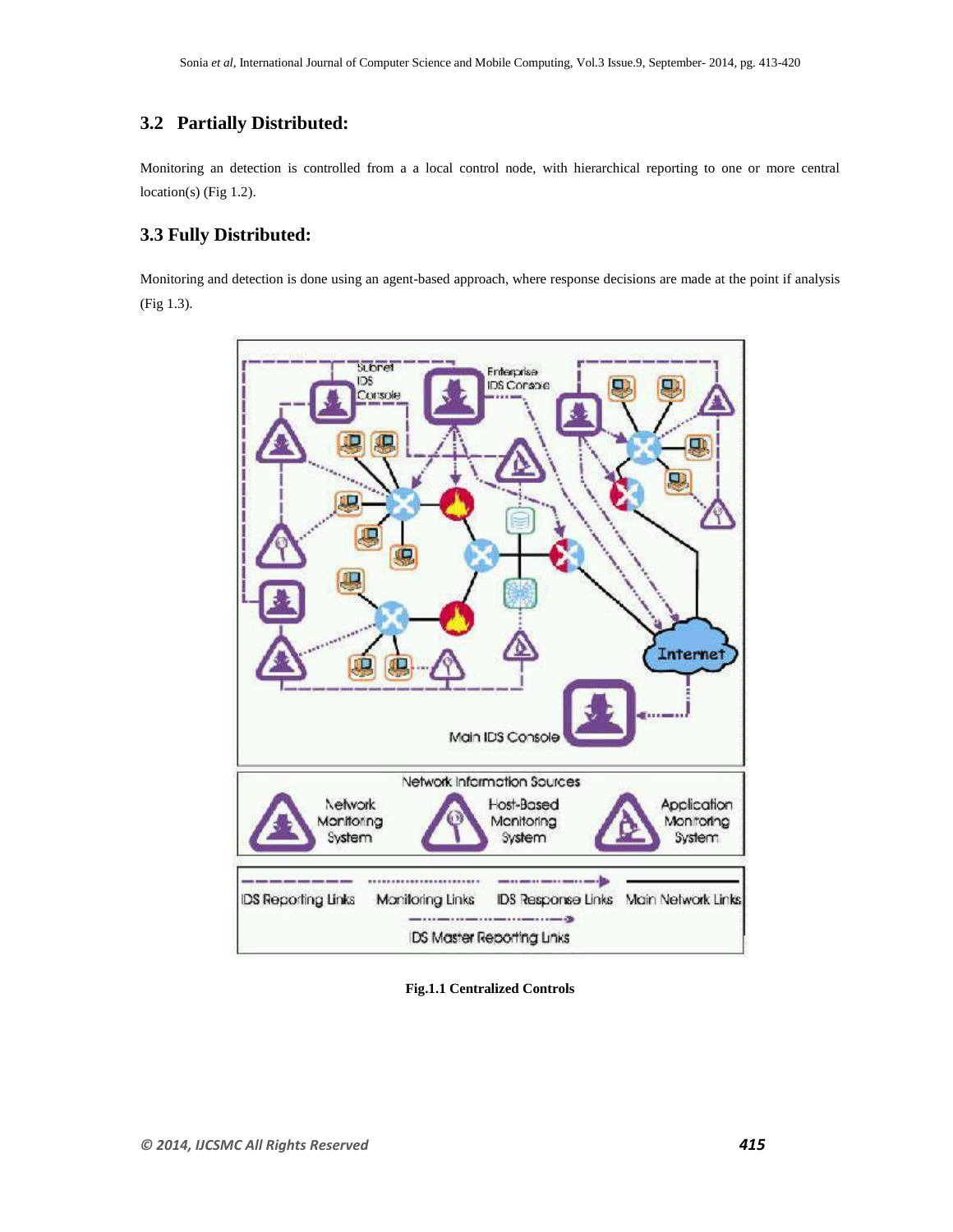

**Fig.1.2 Partially Controls**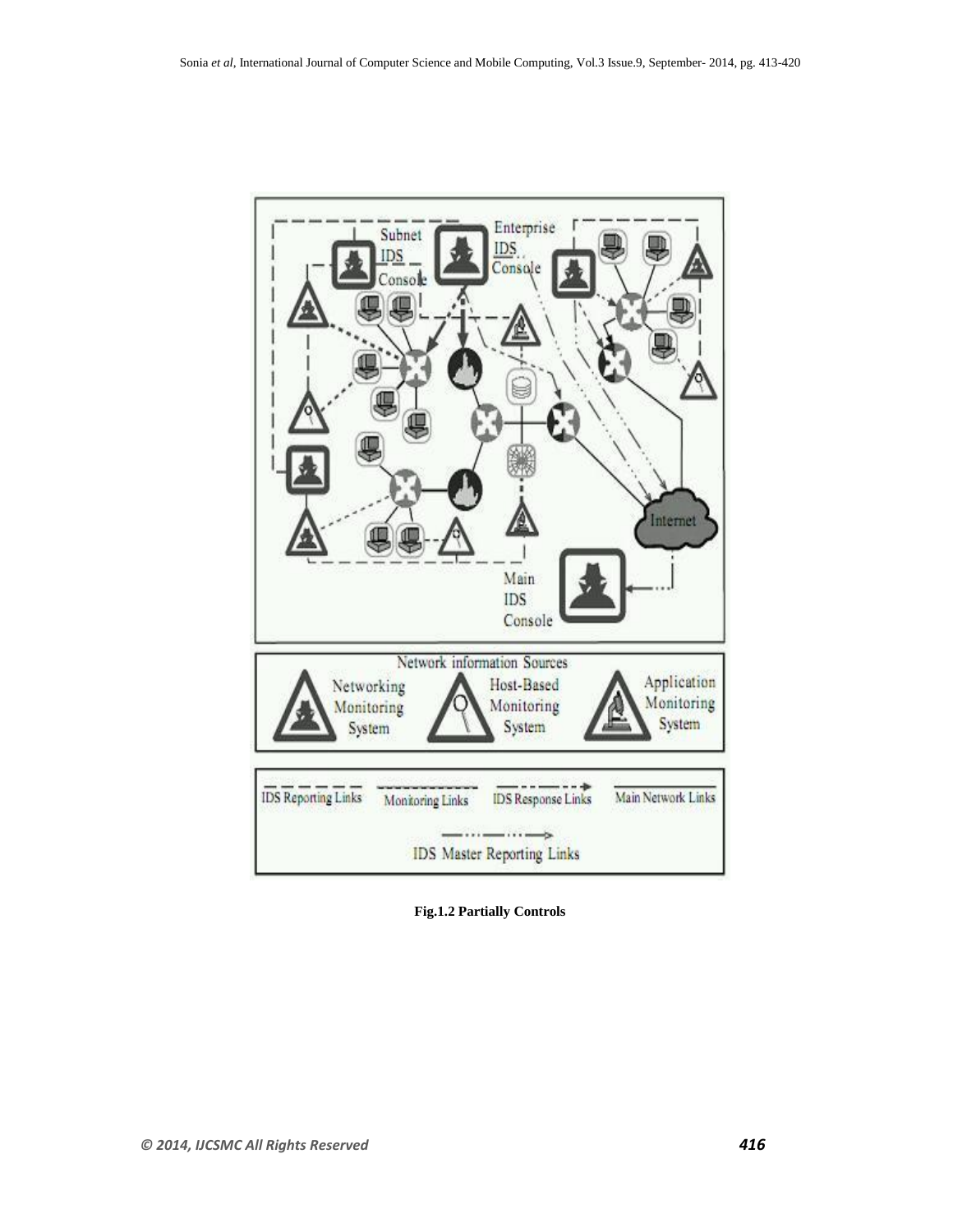

## **Fig.1.3 Fully Control**

# **4. METHODOLOGY**

# **4.1 K2 Algorithm:**

In this thesis we are dealing with incomplete records in the database so we opted for the Bayesian approach and particularly for the Algorithm K2 used in learning step needs:

- 1. A given order between variables
- 2. The number of parents, u of the node.

K2 algorithm proceeds by starting with a single node showed high performance in many research works. (the first variable in the defined order) and then incrementally adds connection with other nodes which can increase the whole probability of network structure, calculated using the g.

# **4.2 Bayesian Recognition**

These are probabilistic models very helpful when facing problems that require predicting the outcome of a system consisting of a high number of interrelated variables. A Bayesian network is used in detecting intrusion over a wireless network.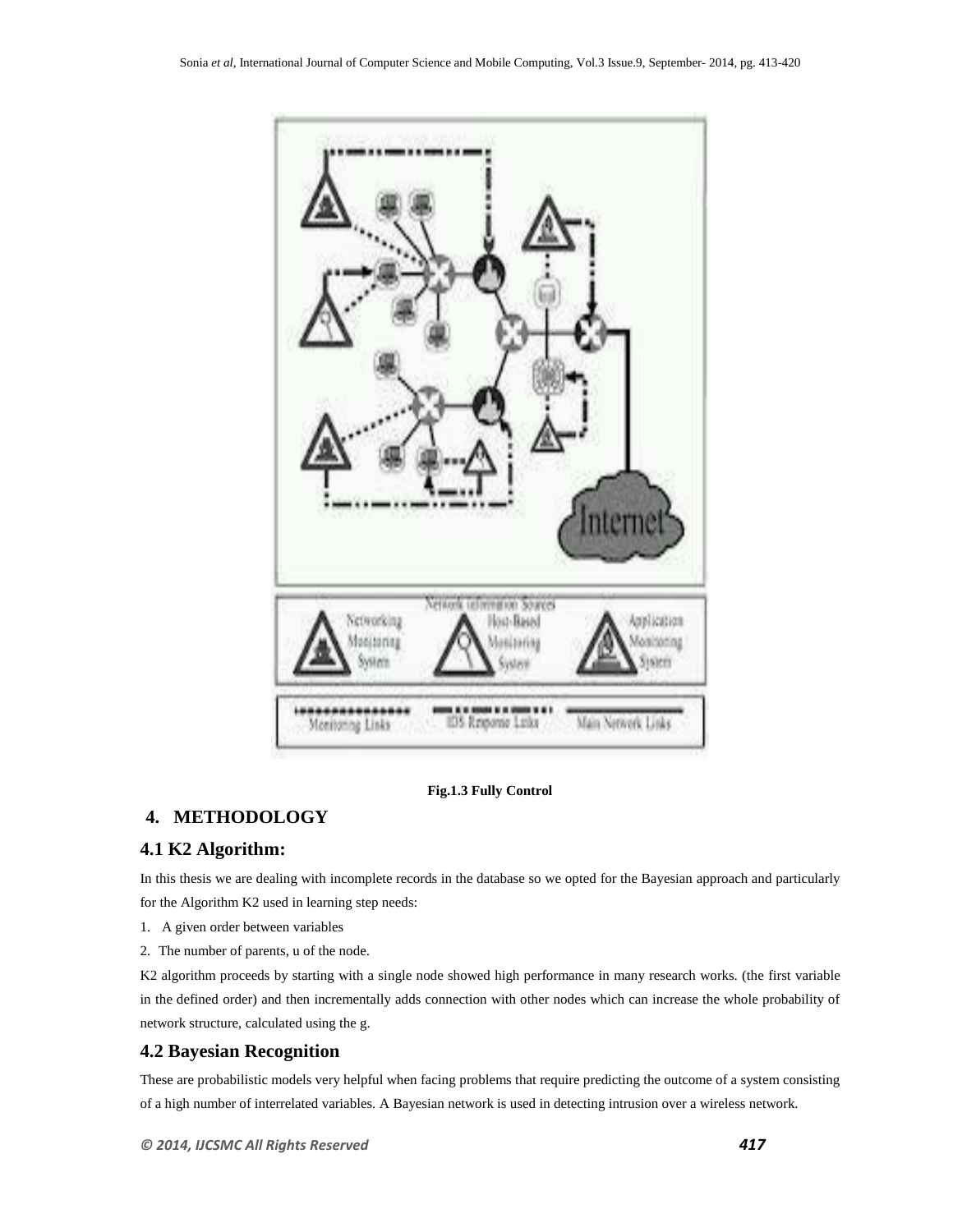#### **Score-And-Search-Based Approach**:

It starts from initial structure generated randomly and then move to the neighbor with a maximum score in structure space or until local maximum criteria is selected. Score and search based approach for Bayesian network has three issues

**Search space:** The search space in Bayesian network structure learning is all the possible structures of directed acyclic graphs (DAGs) given the number of variables in the domain.

**Model selection criterion:** We focus on the Bayesian approach to model selection by which a model *M* is chosen according to the maximum posteriori probability given the observed data  $D: P(M|D) \square P(M,D) = P(M)P(D|M) = P(M)Z\square$  $P(D|M, \Box)P(\Box|M)d\Box$ , where  $\Box$  denotes the model parameters and  $\Box$  denotes the domain of the model parameters.

#### **4.3 Junction Tree Inference:**

Junction tree used to calculate any query through message passing on the tree. Junction tree inference will create a network through which we can easily determine the unauthorized users or applications.

#### **Building Junction Trees:**

• To build a junction tree:

1. Choose an ordering of the nodes and use Node Elimination to obtain a set of elimination cliques.

2. Build a complete cluster graph over the maximal elimination cliques.

3. Weight each edge  ${B, C}$  by  $|B \setminus C|$  and compute a maximum-weight spanning tree.

This spanning tree is a junction tree for G.

• Different junction trees are obtained with different elimination orders and different maximum-weight spanning trees.

• Finding the junction tree with the smallest clusters is an NP-hard problem.

## **5. RESULTS AND DISCUSSION**

#### **5.1 K2 Learning:**

A window will appear once we start intrusion detection system. It contain multiple buttons. Two browse button for selecting training and testing datasets. Firstly we have to click on the browse a dialogue box will appear on the screen so that we can select a training dataset which contain computer connection in a network. After selecting training dataset we have to select testing dataset IDS is ready to perform k2 learning process. After a click on k2 learning process what we get a different features of computer connection in a dataset, it shows the output in a record. Our system use only 9 features to detect intrusion in a network. It provides information in the form of records.

Bayesian recognition classify the systems behavior into two types:

- Normal
- Anomaly

Normal indicate that system is protected from any kind of attacks, and anomaly means that something happen wrong with system, it means some kind of attack is made by intruder. It also provide some parametric values for all features that are present in intrusion dataset, these values are very helpful in determining to which extent attack is made. The result of Bayesian recognition is a input to construct a junction tree.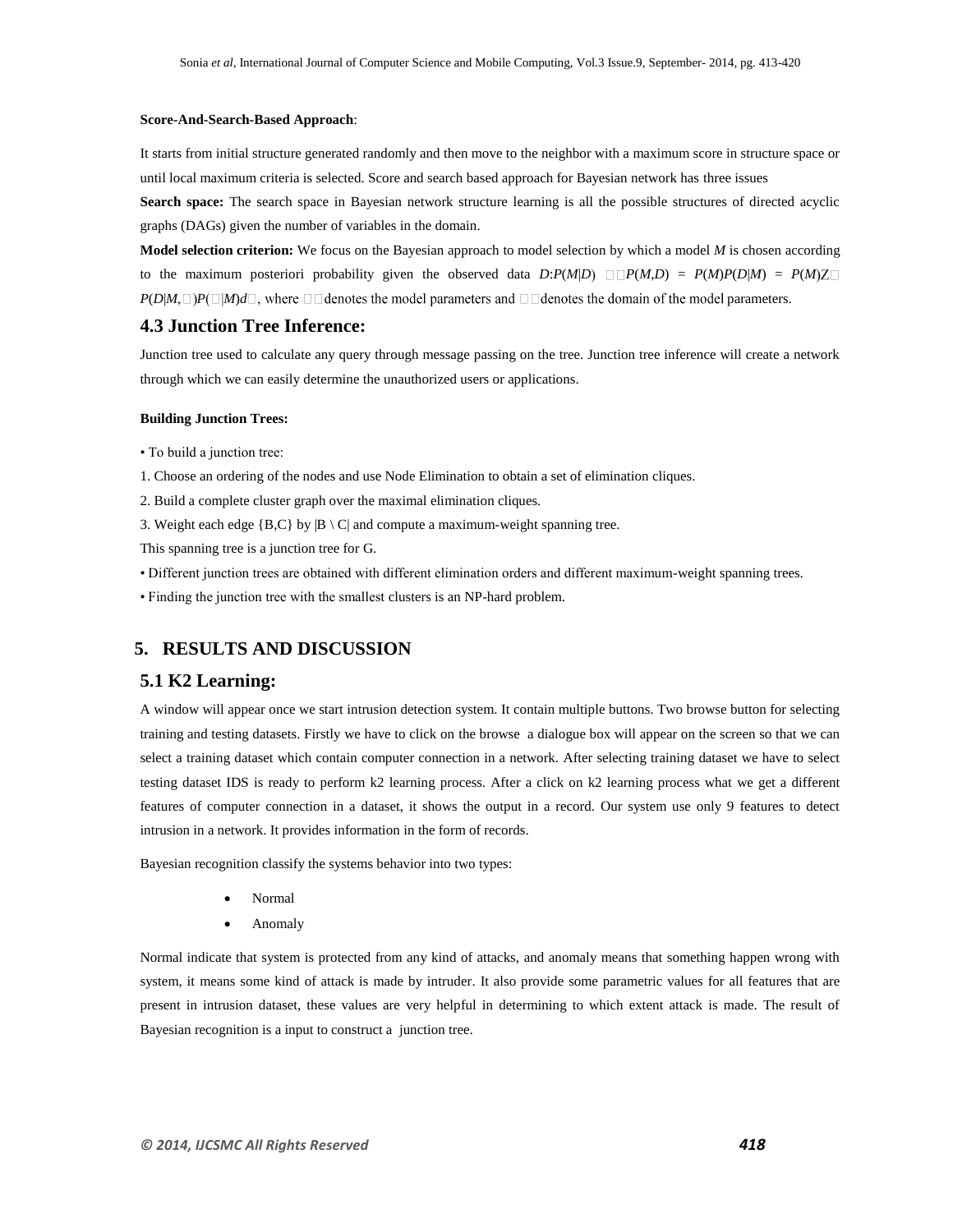| <b>Parameter</b> | <b>Normal</b> | <b>Anomaly</b> |
|------------------|---------------|----------------|
|                  |               |                |
| Mean             | 0             | 0              |
| Standard         | 0             | 0              |
| Deviation        |               |                |
| Weight Sum       | 0.34          | 0.24           |
| Precision        | 0             | $\theta$       |





**Fig 1.4 Duration Attribute Value**

**Table 1.2 Num Failed Attribute Value**

| <b>Parameter</b>      | <b>Normal</b> | <b>Anomaly</b> |
|-----------------------|---------------|----------------|
| Mean                  | 0.2           | 0.4            |
| Standard<br>Deviation | 0.4           | 1.4            |
| Weight Sum            | 3.4           | 2.9            |
| Precision             | 0             | $\Omega$       |

Num\_Failed\_Login Attribute provides the information about the number of field logins with their corresponding values.